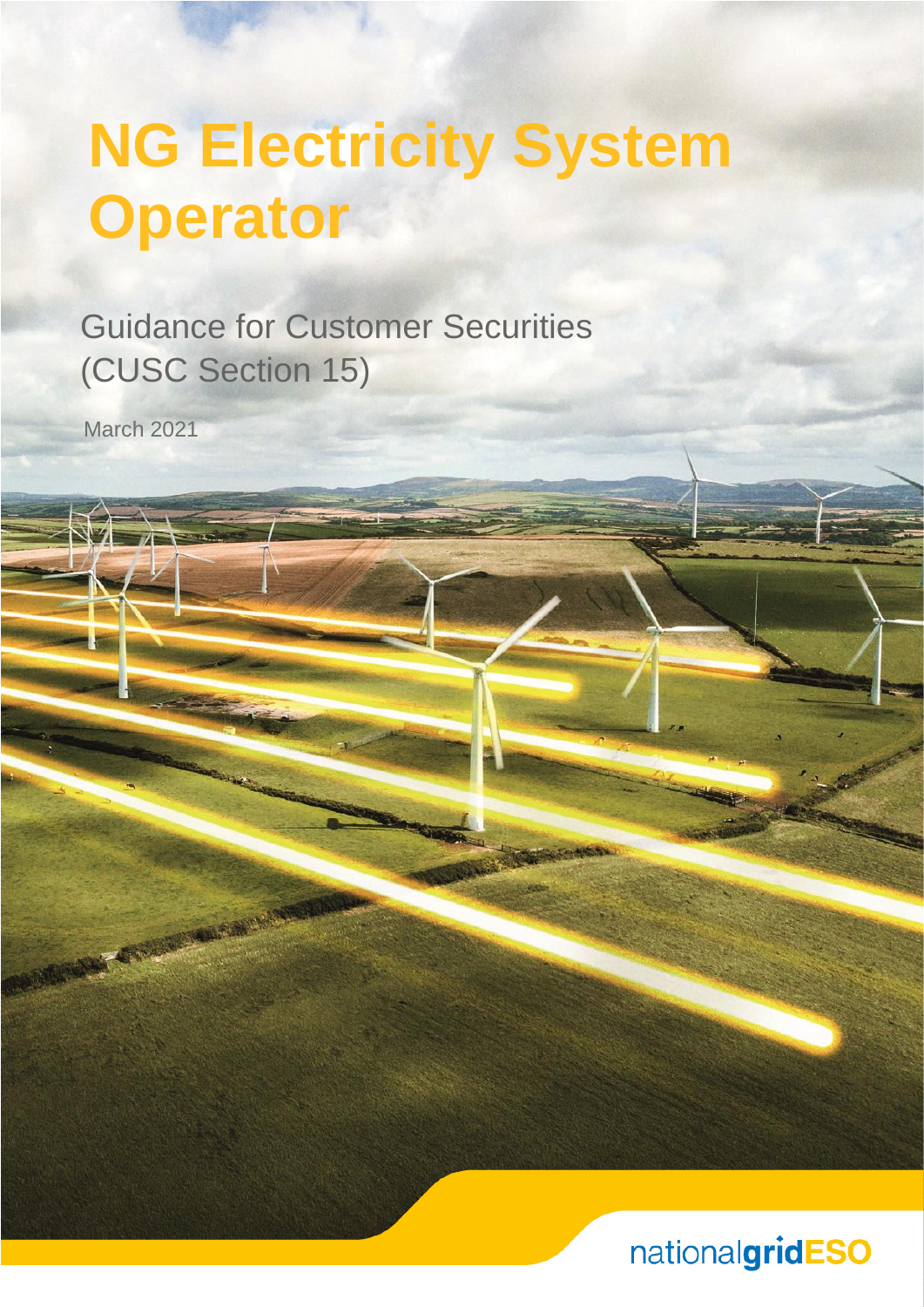# **Customer Security | March 2021**

### **Contents**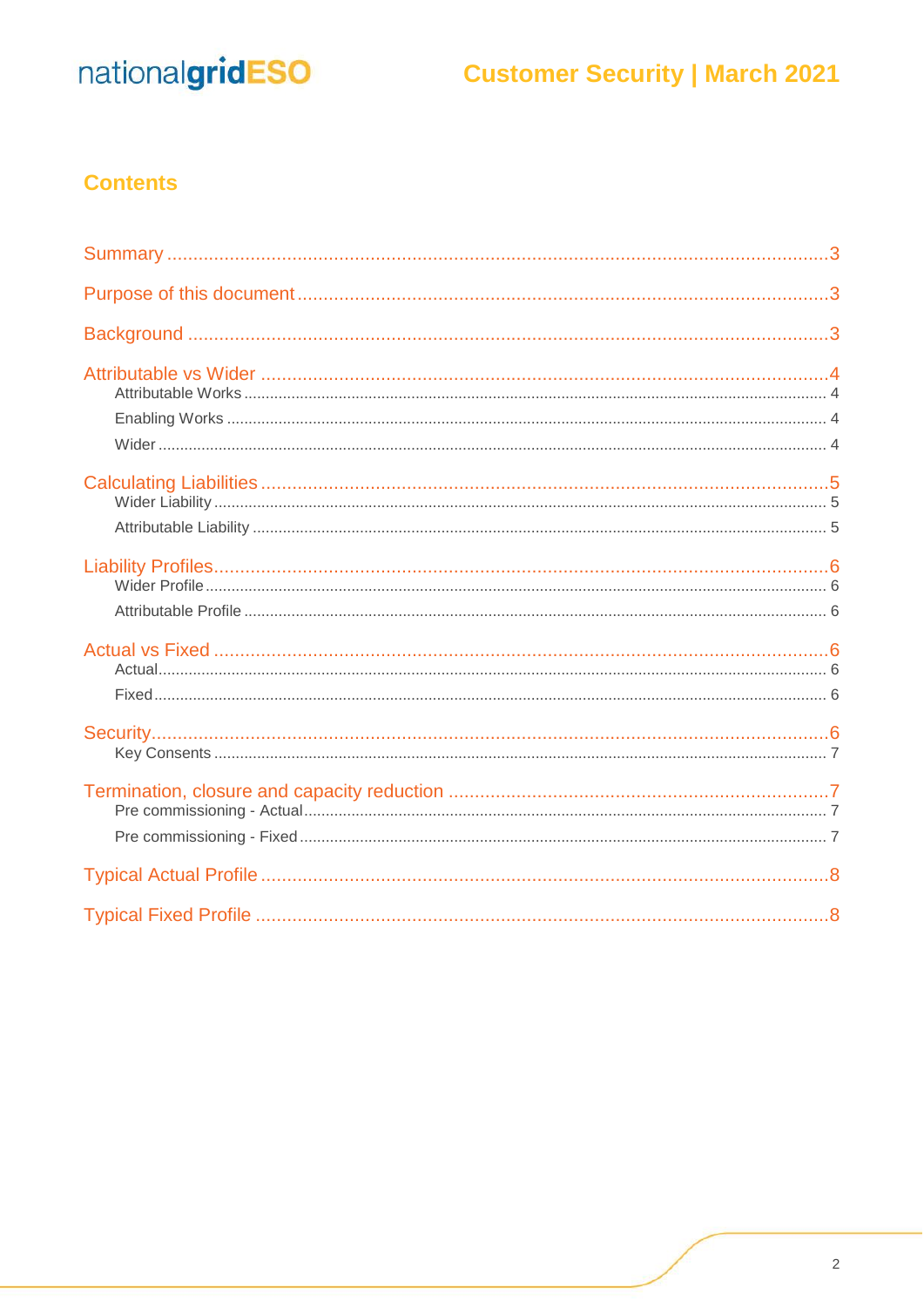### **Customer Security | March 2021**

### <span id="page-2-0"></span>**Summary**

User commitment arrangements are formally set out in section 15 of the CUSC and comprise of a generic liability to cover broad system investment (Wider), and a specific liability to cover local generator-driven investment (Attributable). All generation projects are liable for a proportion of the wider amount, whilst only precommissioning generation projects are liable for their particular attributable amount. In calculating the liabilities, the methodology includes a number of factors to more accurately reflect the risk of inefficient infrastructure spend. These factors cover sharing risk with consumers, potential for asset reuse by Transmission Owners (TO's), catch-up investment, etc. Security for this liability will reduce for pre-commissioning generation projects as a project progresses to completion, whilst no security will be required for post-commissioning users.

### <span id="page-2-1"></span>**Purpose of this document**

This document has been written to provide guidance to customers about how security arrangements impact their projects.

This document covers pre-commissioning securities only and should be read in conjunction with CUSC section 15 and other guidance available on the NGESO website.

If you have any feedback or questions in respect of any part of this guidance document or any aspect of user commitment and security, we would welcome your feedback and encourage you to discuss this with your ESO Connections Contracts Manager or via the email address below;

[transmissionconnections@nationalgrideso.com](mailto:transmissionconnections@nationalgrideso.com)

### <span id="page-2-2"></span>**Background**

Transmission Owners (TOs) undertake investment works to accommodate the needs of generators already connected and those expected to connect in the future to the electricity transmission network. However, a generator may decide to cancel its project or reduce its capacity where the associated works have already begun. This may result in unnecessary costs to other network users which are ultimately borne by the end consumer. User commitment arrangements place liabilities on generators triggering particular investment works in order to financially secure the investment being undertaken on their behalf.

User commitment performs a vital function in ensuring adequate information is available to TOs to plan and develop the network in a manner that is economical and efficient and protects the interests of consumers and wider industry. User commitment signals are also financially underwritten to incentivise the provision of accurate and timely information and to ensure that the risk of stranded assets is placed on those parties best placed to mitigate and manage the risk.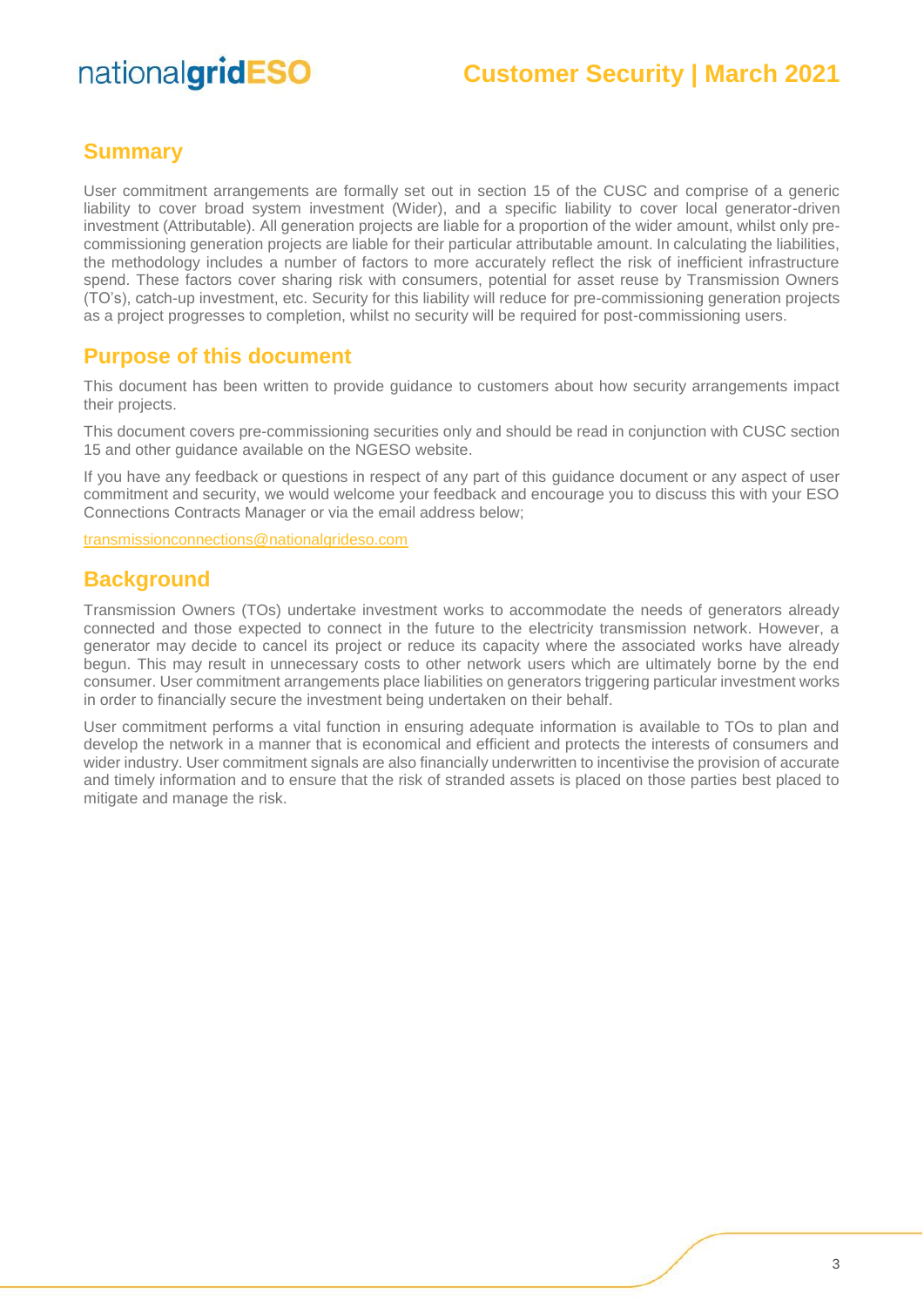# **Customer Security | March 2021**

### <span id="page-3-0"></span>**Attributable vs Wider**

The security arrangements comprise of a generic liability to cover broad system investment (Wider), and a specific liability to cover local generator-driven investment (Attributable). All generation projects would be liable for a proportion of the wider amount, whilst only pre-commissioning generation projects would be liable for their particular attributable, or local amount.

### <span id="page-3-1"></span>Attributable Works

Attributable works are defined as the works required to connect a generator to an existing MITS (Main Integrated Transmission System) node, as defined in Section 14 of the CUSC.

This defines the MITS nodes as:

- Grid Supply Point connections with 2 or more transmission circuits connecting at the site; or
- Connections with more than 4 transmission circuits connecting at the site.

#### **CUSC Definition of Attributable works**

*Those components of the Construction Works which are required (a) to connect a Power Station which is to be connected at a Connection Site to the nearest suitable MITS Node; or (b) in respect of an Embedded Power Station from the relevant Grid Supply Point to the nearest suitable MITS Node (and in any case above where the Construction Works include a Transmission substation that once constructed will become the MITS Node, the Attributable Works will include such Transmission substation) and which in relation to a particular User are as specified in its Construction Agreement;*



### <span id="page-3-2"></span>Enabling Works

Enabling Works are the minimum transmission reinforcement works which need to be completed before a generator can be connected to, and given firm access to, the transmission system. This must include criteria to allow the system to be operated in a safe manner and without incurring excessive costs. Attributable Works do not factor in these criteria.

In some cases it is likely that the Enabling Works will be the same as the Attributable Works, however in some circumstances (e.g. long radial parts of the network), Enabling Works may be required to be greater than the works necessary to connect to the MITS. In other circumstances where there is sufficient diversity of operations, it is possible that Enabling Works will be less than the works necessary to connect to the MITS, and therefore less than the Attributable Works.

#### <span id="page-3-3"></span>**Wider**

Both generation and demand drive the requirement for wider transmission investment and therefore the risk of any wider investment being inefficiently incurred should be shared 50/50.

Wider works in this context are the works that are not categorised as Attributable, i.e. the works on the MITS.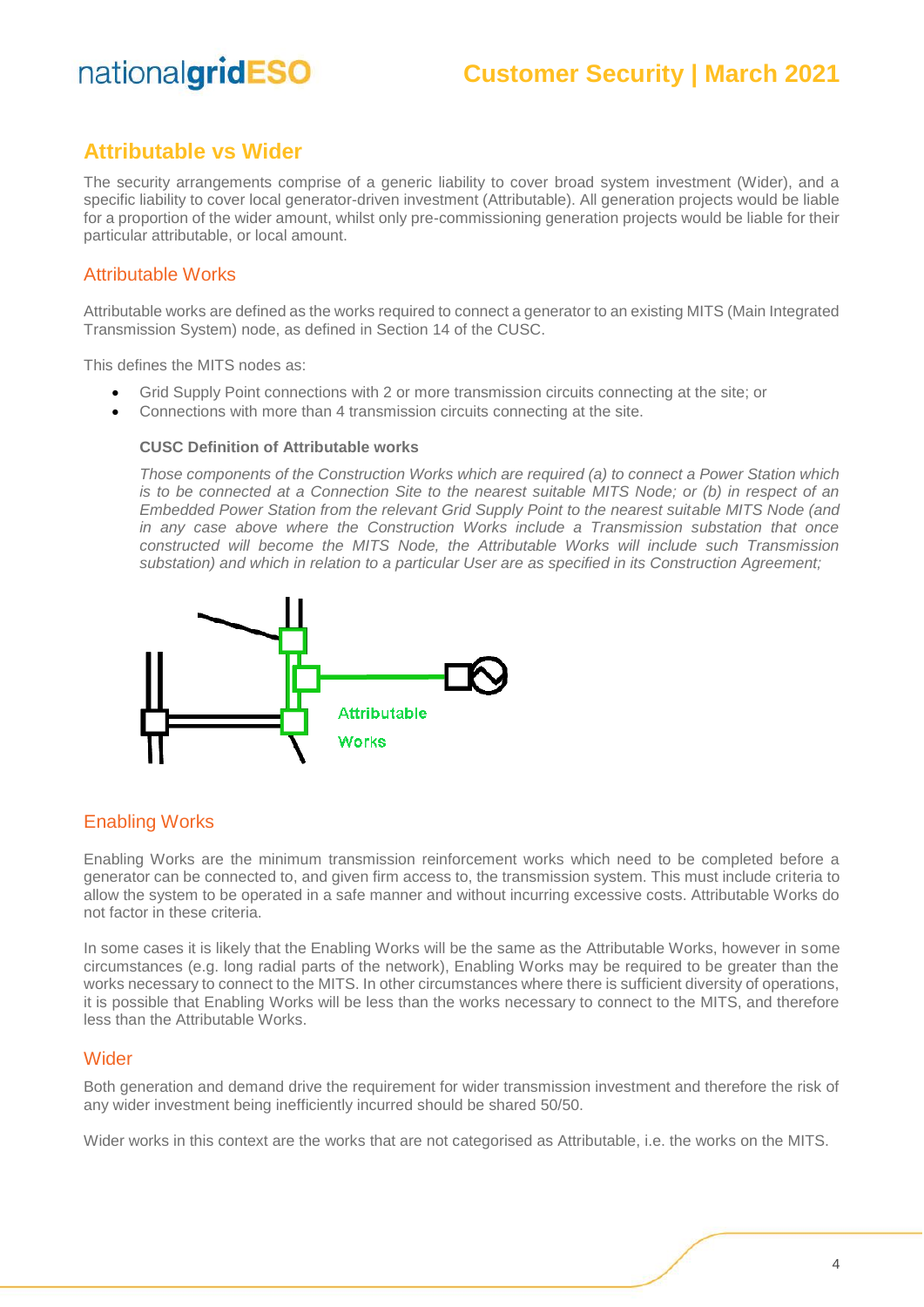# **Customer Security | March 2021**

### <span id="page-4-0"></span>**Calculating Liabilities**

Liabilities for both the wider and attributable works are calculated differently. The wider liability is generic and covers investment on the wider transmission system. The attributable liability is specific to the local investment driven by a particular connection or set of new connection projects.

### <span id="page-4-1"></span>Wider Liability

The wider liability is a zonal £/MW charge. The charges are published annually on the NGESO website and are calculated from the apportionment of load related and non-load related capital expenditure forecasts across system boundaries which are then mapped to the ETYS zones. This process is broken down into the following four steps:

**Step 1** - Each transmission Owner (TO) provides the load related and non-load related capex forecast for the next four years to give the total wider value at risk (VAR).

**Step 2** – The wider VAR is then reduced by two factors

- **User Risk Factor (URF) 50%** this factor is accounts for the 50/50 share between generation and consumers described in part 4 of this document.
- **Global Asset Reuse Factor (GARF) 33%** this factor is accounts for the 50/50 share between generation and consumers described in part 4 of this document.

**Step 3** – The VAR is then apportioned across the wider system boundaries and ETYS zones

**Step 4** – An annual statement of zonal wider liabilities is published on the NGESO Website.

#### <span id="page-4-2"></span>Attributable Liability

The attributable liability is calculated taking into account the specific scheme forecast received from the relevant TO and the reducing factors, which are;

- 1. **Strategic Investment Factor (SIF)** applied to limit the attributable liability to the proportion of the investment that a specific project has triggered. This factor ensures the generator isn't liable for more than their proportion should the TO build a component with greater capability and removes the volatility of previous sharing arrangements, where the actions of another generator could significantly impact the liability of another generator.
- 2. **Local Asset Reuse Factor (LARF)** for each attributable scheme the LARF is an estimate of what percentage of the component could be reused should the project triggering the requirement for the works cancel their project.
- 3. **Distance Factor** where the nearest suitable MITS is not the connection MITS, the attributable works will be the pro rata share of the transmission capacity to connect the generation project to the nearest suitable MITS on the transmission network. This factor allows the TO to make design decisions without exposing the attributable generation project to more than the minimum Attributable works. This factor is only applicable for components where distance is [relevant. i.e.](http://relevant.ie/) cables and overhead lines. This factor will be determined at the start of the project based on the estimated straight-line distances and will not be updated throughout the construction programme.

An example of the attributable liability calculation is shown below:

**Attributable Liability = Spend to Date (inc. 6 months forecast) x (1-LARF) x SIF x DF e.g.**

**£50,000 x (1-0.46) x 0.5219 x1 = Attrib. Canc. Charge of £14,092.00\*** \* this is the total attributable liability not necessarily the secured amount.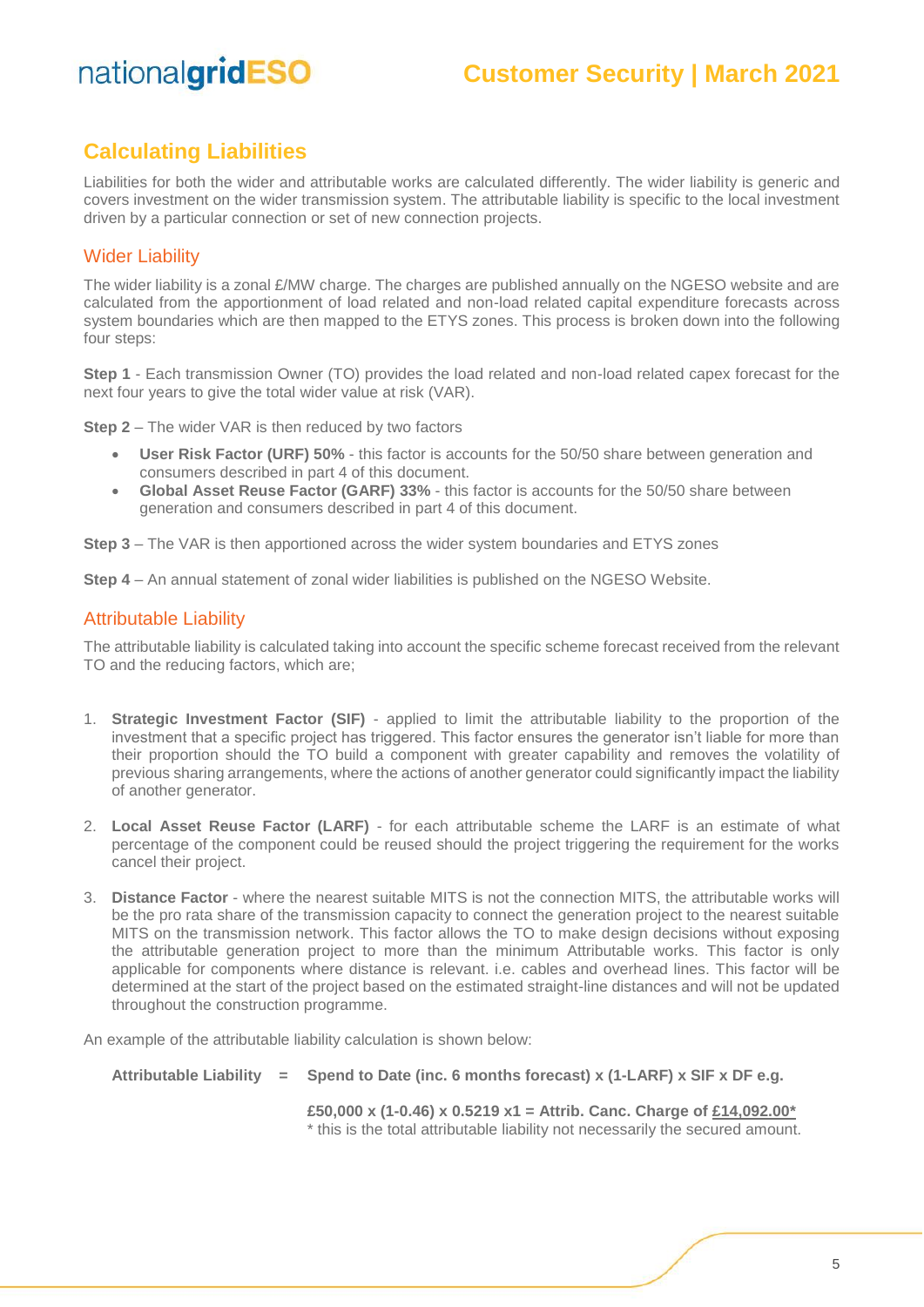## **Customer Security | March 2021**

### <span id="page-5-0"></span>**Liability Profiles**

This part of the guidance document breaks down how the wider and attributable liabilities are profiled from the application of a pre commissioning project through to connection to the system.

### <span id="page-5-1"></span>Wider Profile

For pre commissioning generation, the wider liability begins four years from the contracted completion date and builds up from 25% of the wider liability to 100% in the year immediately before commissioning.

#### <span id="page-5-2"></span>Attributable Profile

The attributable liability begins when the TO commits cost to the attributable assets, this liability will be provided biannually and will give an estimate of the next biannual security period and for the total attributable cost for each project.

### <span id="page-5-3"></span>**Actual vs Fixed**

Customers are given the choice to either fix their liability or to receive a biannual update of their costs from the relevant TO that will feed into the bi-annual security statement issued by the ESO. Only the attributable liability can be fixed, the wider liability will continue to be based on the annual tariff.

#### <span id="page-5-4"></span>Actual

Actual security is the default position and unless a customer chooses the fixed option, they will receive an updated statement biannually which will reflect the total liability as well as the liability for the coming security period based on the TO's expected expenditure up to that period. Upon termination or capacity reduction, whilst on the actual option, the cancellation charge will be reconciled to reflect the actual TO spend as a result of that project.

#### <span id="page-5-5"></span>Fixed

At the time the biannual statement is issued, a notification will also be provided demonstrating the cancellation amounts should the generator opt to fix the liability. Should this option be taken, the total liability will be fixed and then apportioned in 25% stages from the trigger date (four years from the contracted completion date). If the fixed option is taken prior to the trigger date, the generation project will have a £/kW liability until the trigger point is reached starting at £1/kW building up to a maximum of £3/kW.

Should the generation project terminate their agreement of reduce the capacity of their agreement, this fixed cancellation charge will not be reconciled (no refund will be given, and no further amounts will be invoiced).

### <span id="page-5-6"></span>**Security**

Security should be thought of differently to liability even though in some cases the values are the same. Customers are required to secure a proportion of their total liability and that proportion is dependent are various different factors as shown below:

| <b>Security Requirement</b> |                      | <b>Transmission</b><br><b>Connected</b> | <b>Distribution</b><br><b>Connected</b> |
|-----------------------------|----------------------|-----------------------------------------|-----------------------------------------|
| <b>Pre-Trigger</b>          | <b>Not Consented</b> | 100%                                    | 100%                                    |
|                             | <b>Consented</b>     | 100%                                    | 100%                                    |
| <b>Post-Trigger</b>         | <b>Not Consented</b> | 42%                                     | 45%                                     |
|                             | <b>Consented</b>     | 10%                                     | 26%                                     |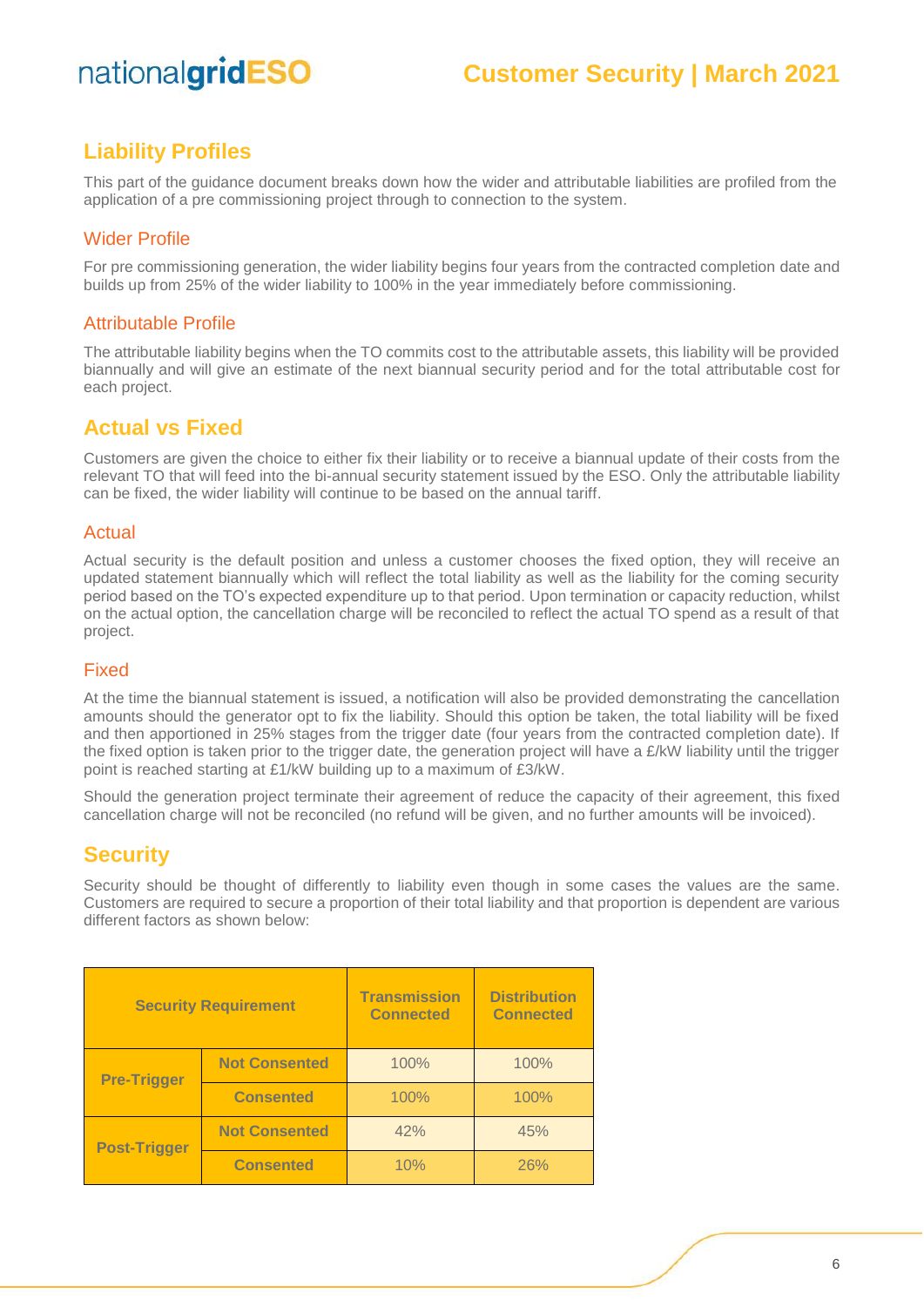### **Customer Security | March 2021**

### <span id="page-6-0"></span>Key Consents

Key consents which trigger the reduction in security to 10% of liability are the customer key consents for their project. This has been used as a milestone as analysis of terminated projects showed minimal risk of generation projects not reaching completion after consents had been achieved. Consents will be specific to each contract; however, they will cover all key consents required for the generation project. Evidence of consents granted will need to provided to the ESO through the Connections Contract Manager who will then obtain ESO approval to drop the security requirement to 10% of the total liability.

### <span id="page-6-1"></span>**Termination, closure and capacity reduction**

#### <span id="page-6-2"></span>Pre commissioning - Actual

For a generation project that has remained on the Actual liability, should the agreement be terminated, National Grid will invoice for the liability detailed in the MM1 (cancellation charge).

The liability would then be reconciled to actual spend and the difference either invoiced or credited to the generation project.

Should the generation project fail to pay the invoiced cancellation charge, National Grid would draw down on the secured amount detailed in MM2 (Cancellation Charge Secured Amount) and seek to recover any remainder through other channels.

#### <span id="page-6-3"></span>Pre commissioning - Fixed

Once a generation project has chosen to fix their liability, should the agreement be terminated, National Grid will invoice for the liability detailed in the MM1 (cancellation charge). If they reduce capacity (partial termination), National Grid will invoice for the proportion of the liability that the MW reduction reflects.

As the fixed option has been chosen the cancellation charge will not be reconciled to reflect actual spend.

As with Actual, should the generation project fail to pay the invoiced cancellation charge, National Grid would draw down on the secured amount detailed in MM2 (Cancellation Charge Secured Amount) and seek to recover any remainder through other channels.